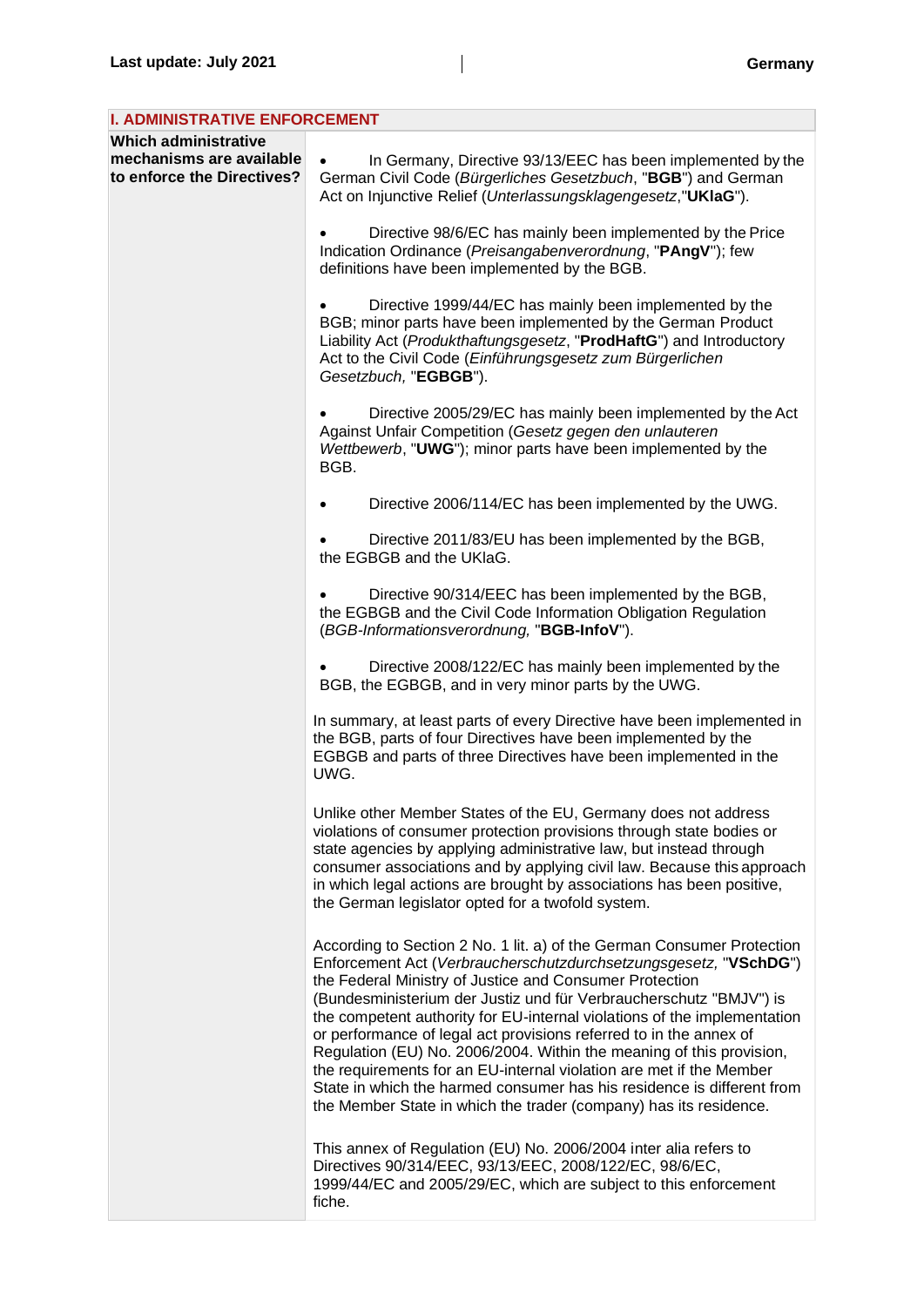|                                                                                                                   | The BMJV takes necessary measures, which are required for<br>determination, elimination of or prevention against EU-internal violations<br>of consumer protection legislation. In particular, inter alia, the BMJV may<br>(1) oblige the responsible seller/ service provider to eliminate a violation<br>or to desist further violations, (2) request necessary information within a<br>reasonable period (3) or request printed versions of data stored<br>electronically. |
|-------------------------------------------------------------------------------------------------------------------|------------------------------------------------------------------------------------------------------------------------------------------------------------------------------------------------------------------------------------------------------------------------------------------------------------------------------------------------------------------------------------------------------------------------------------------------------------------------------|
|                                                                                                                   | Additionally, the BMJV is the central liaison office for the cooperation<br>with the Commission and the competent administrations of other EU<br>Member States.                                                                                                                                                                                                                                                                                                              |
|                                                                                                                   | With regard to Directive 2011/83/EU, there is no administrative authority.<br>This Directive stipulates provisions with regard to the right of withdrawal.<br>These consumer rights are protected by section 2 (2) No. 1 UKIaG.<br>Authorised parties may assert elimination and injunctive reliefs.                                                                                                                                                                         |
|                                                                                                                   | According to Section 3 (2) VSchDG, the BMJV in its function as central<br>liaison office reports to the highest and competent regional authorities<br>once a year, in a comprehensive and anonymous way, administrative<br>assistance requests and information exchange requests, which relate to<br>the VSchDG. These reports can be accessed via the website of the<br>BMJV.                                                                                               |
| Who can file<br>administrative<br>complaints?<br>Can investigations be<br>initiated ex officio?                   | If necessary, for the performance of Regulation (EC) No. 2006/2004 and<br>the VSchDG, the BMJV can investigate ex officio, according to section 5<br>(2) VSchDG. The BMJV can enforce its orders in accordance with the<br>provisions applying for the enforcement of administrative measures,<br>section 10 S. 1 VSchDG. The penalty payment may amount to<br>250,000.00 EUR per individual case.                                                                           |
| Do any specific<br>procedural requirements<br>apply to filing<br>administrative<br>complaints?                    | No specific requirements or limitations apply.                                                                                                                                                                                                                                                                                                                                                                                                                               |
| Do the administrative<br>authorities have an<br>obligation to investigate<br>the complaint?                       | Yes, due to general administrative principles.                                                                                                                                                                                                                                                                                                                                                                                                                               |
| Are there any specific<br>requirements regarding<br>the provision of evidence<br>to the competent<br>authorities? | No.                                                                                                                                                                                                                                                                                                                                                                                                                                                                          |
| <b>II. ENFORCEMENT THROUGH COURT ACTION</b>                                                                       |                                                                                                                                                                                                                                                                                                                                                                                                                                                                              |
| Which court actions are<br>available to enforce the<br><b>Directives?</b>                                         | 1. Firstly, the UKIaG stipulates injunction suits in case of consumer<br>rights violations. In general, by violating consumer protection<br>legislation, injunction claims or claims for removal may be triggered.<br>Consumer protection legislation includes, inter alia, provisions of BGB<br>regarding:                                                                                                                                                                  |
|                                                                                                                   | off-premises contracts<br>distance contracts<br>$\bullet$<br>consumer goods purchases<br>٠                                                                                                                                                                                                                                                                                                                                                                                   |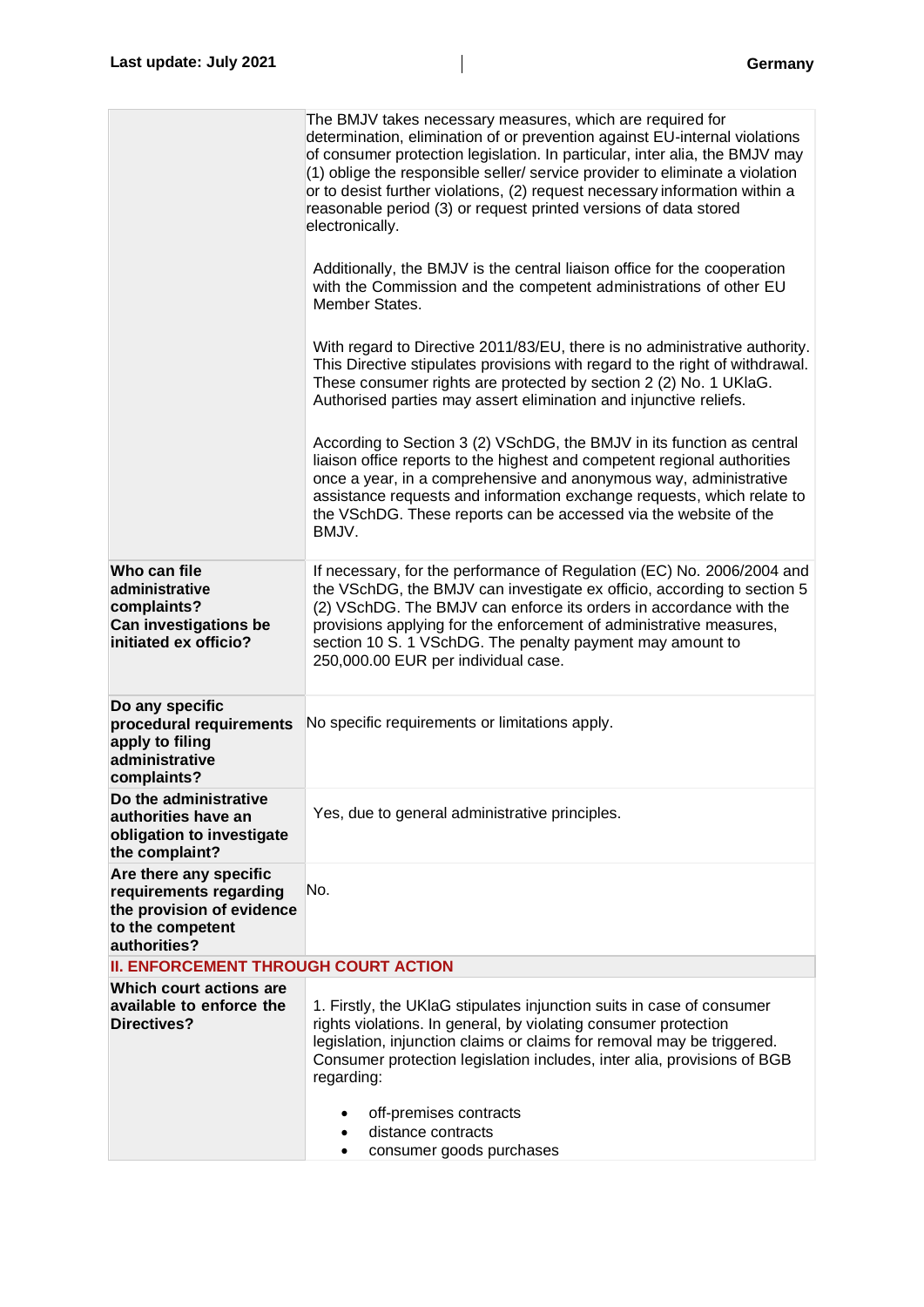|                                  | timeshare, long-term holiday product, brokerage contracts and<br>$\bullet$<br>exchange system contracts<br>consumer credit agreements, financial aid and contracts for<br>$\bullet$<br>delivery by installments<br>travel contracts<br>$\bullet$<br>credit intermediation contract<br>payment services contracts<br>For claims asserted by virtue of the UKIaG, the regional court, which is<br>located in the region where the defendant has his commercial place of<br>business or in the absence thereof, his place of residence, shall have<br>the exclusive jurisdiction.<br>2. Additionally, the UWG stipulates several legal consequences in case<br>anyone performs an unfair commercial practice. Section 8 UWG<br>determines elimination and injunctive relief (for competitors and<br>qualified entities), section 9 UWG compensation for damage (only for<br>competitors) and section 10 UWG confiscation of profits (in case of<br>unfair commercial practice or inacceptable harassment). If these claims<br>exist, they can be enforced at a competent court.<br>However, section 12 UWG provides for a specific cease-and-desist<br>procedure according to which parties entitled to assert a claim to cease<br>and desist should warn the debtor prior to initiating court proceedings<br>and should give him the opportunity to resolve the dispute by incurring<br>the obligation to cease and desist subject to a reasonable contractual<br>penalty. With regard to the jurisdiction as to subject-matter, the regional<br>courts shall have exclusive jurisdiction over all civil law disputes where<br>a claim is asserted by virtue of the UWG. With regard to the local<br>jurisdiction, for court actions brought by virtue of the UWG jurisdiction<br>shall lie with the court competent for districts where the defendant has<br>his commercial place of business or his independent professional place<br>or business, or in the absence thereof, his place of residence.<br>Moreover, for court actions brought by virtue of the UWG, jurisdiction<br>shall lie solely with the competent court for the district where the act<br>was committed. |
|----------------------------------|-------------------------------------------------------------------------------------------------------------------------------------------------------------------------------------------------------------------------------------------------------------------------------------------------------------------------------------------------------------------------------------------------------------------------------------------------------------------------------------------------------------------------------------------------------------------------------------------------------------------------------------------------------------------------------------------------------------------------------------------------------------------------------------------------------------------------------------------------------------------------------------------------------------------------------------------------------------------------------------------------------------------------------------------------------------------------------------------------------------------------------------------------------------------------------------------------------------------------------------------------------------------------------------------------------------------------------------------------------------------------------------------------------------------------------------------------------------------------------------------------------------------------------------------------------------------------------------------------------------------------------------------------------------------------------------------------------------------------------------------------------------------------------------------------------------------------------------------------------------------------------------------------------------------------------------------------------------------------------------------------------------------------------------------------------------------------------------------------------------------------------------------------------------------------------|
| Who can start a court<br>action? | 1. UKlaG<br>In general, claims by virtue of the UKIaG may be asserted by:<br>qualified institutions<br>associations with legal personality which exist for the promotion<br>of commercial or independent professional interests, if a<br>considerable number of entrepreneurs belong thereto, and<br>which distribute goods or services of the same or similar type in<br>the same market, provided such associations are actually in a<br>position, particularly in terms of their personnel, material and<br>financial resources, to pursue the tasks, under their memoranda<br>of association, of promoting commercial or independent<br>professional interests, and so far as the contravention affects<br>the interests of their members<br>Chambers of Industry and Commerce or Craft Chambers.<br>2. UWG<br>Regarding elimination and injunctive relief, claims can be asserted by:<br>Competitors<br>associations with legal personality which exist for the promotion<br>$\bullet$<br>of commercial or of independent professional interests, if a<br>considerable number of entrepreneurs belong thereto, and<br>which distribute goods or services of the same or similar type                                                                                                                                                                                                                                                                                                                                                                                                                                                                                                                                                                                                                                                                                                                                                                                                                                                                                                                                                                                     |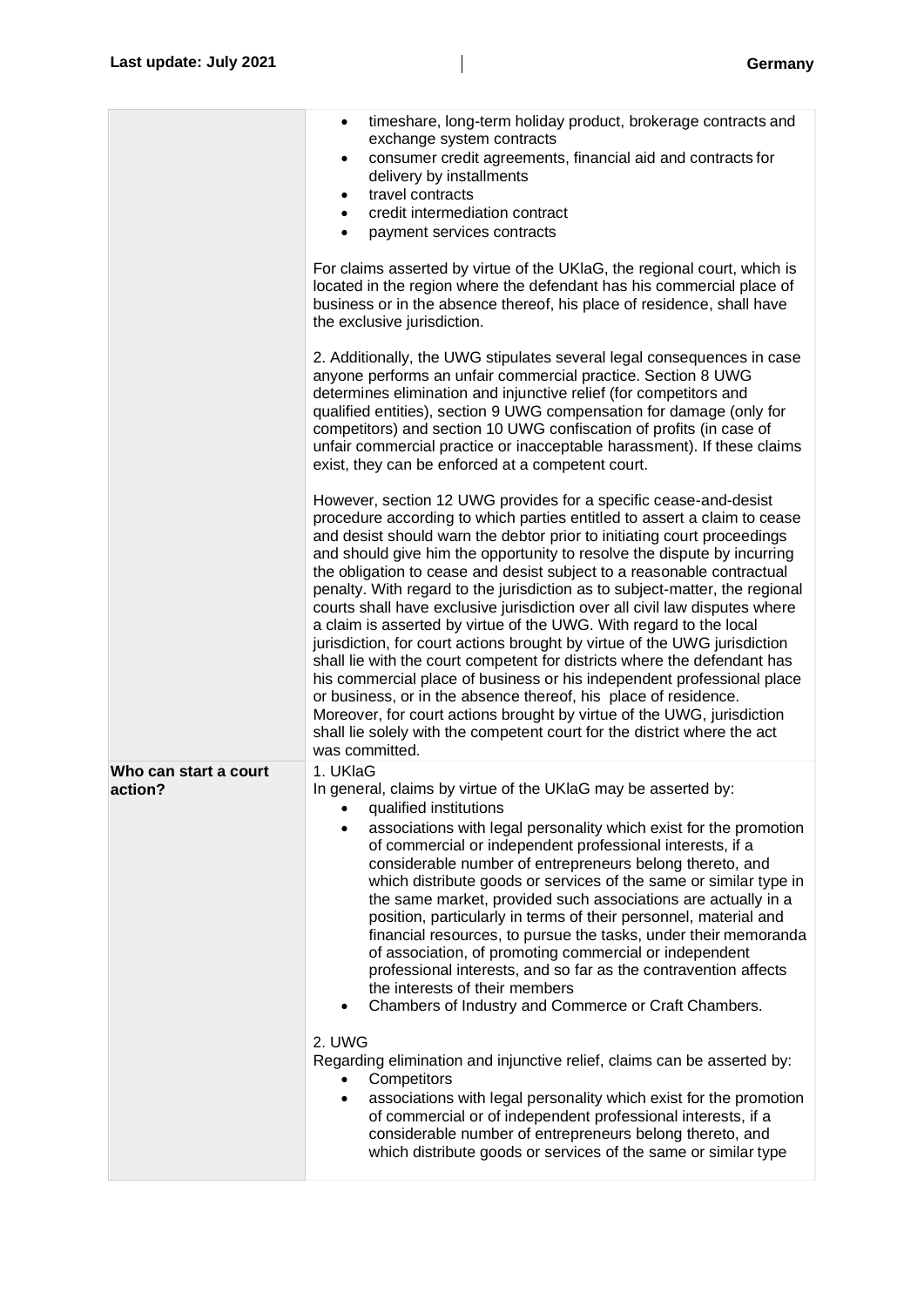|                                                                                                | on the same market, provided such associations are actually in<br>a position, particularly in terms of their personnel, material and<br>financial resources, to pursue the tasks, under their memoranda<br>of association, of promoting commercial or independent<br>professional interests, and so far as the contravention affects<br>the interests of their members<br>qualified institutions<br>٠<br>Chambers of Industry and Commerce or Craft Chambers.<br>$\bullet$                                                                                                                                                                                                                                                                                                                                                                                                                                                                                                                                                                 |
|------------------------------------------------------------------------------------------------|--------------------------------------------------------------------------------------------------------------------------------------------------------------------------------------------------------------------------------------------------------------------------------------------------------------------------------------------------------------------------------------------------------------------------------------------------------------------------------------------------------------------------------------------------------------------------------------------------------------------------------------------------------------------------------------------------------------------------------------------------------------------------------------------------------------------------------------------------------------------------------------------------------------------------------------------------------------------------------------------------------------------------------------------|
| <b>Can court actions be</b><br>initiated by competitors?                                       | Yes, insofar as a claim can be asserted by virtue of the UWG.                                                                                                                                                                                                                                                                                                                                                                                                                                                                                                                                                                                                                                                                                                                                                                                                                                                                                                                                                                              |
| Can the case be handled<br>through an accelerated<br>procedure?                                | Yes, according to section 12 (2) UWG, provisional (preliminary)<br>injunctions can be granted in order to secure the claim to cease and<br>desist specified in this Act, also without exposition and substantiation of<br>the conditions required by sections 935 and 940 of the Civil Procedure<br>Code. A preliminary injunction is an enforceable title, as well as a title in<br>a main proceeding. The main proceeding remains priority.<br>Conditions that need to be fulfilled are:                                                                                                                                                                                                                                                                                                                                                                                                                                                                                                                                                 |
|                                                                                                | Competent court is the court of the main proceeding, Section<br>937, 919 Code of Civil Procedure (Zivilprozessordnung, "ZPO")<br>Need for legal relief<br>٠<br>Particular petition for a preliminary injunction<br>$\bullet$<br>Claim entitlement (injunctive relief/claim for removal/claim to<br>$\bullet$<br>information) and reason for preliminary injunction (objective<br>urgency "Dringlichkeit"):<br>- > According to section 12 (2) UWG, one can request a<br>preliminary injunction without needing to fulfil the requirements<br>according to section 935, 940 ZPO) However, please note that<br>section 12 (2) UWG only applies for injunctive reliefs, but not<br>for claims for removal or claims to information)<br>Section 12 (2) UWG also applies for the UKIaG, according to Section 5<br>UKIaG.                                                                                                                                                                                                                        |
| Are there any specific<br>requirements regarding<br>the provision of evidence<br>to the court? | In general, in German Civil Law, each party must prove its statements.<br>§ 5 IV UWG and Annex (no. 5) contain a reversal of the burden of proof.<br>In addition, German jurisdiction eases the burden of proof in favour of<br>the claimant if his lack of knowledge of the facts is justifiable.                                                                                                                                                                                                                                                                                                                                                                                                                                                                                                                                                                                                                                                                                                                                         |
| Are there specific<br>procedural reliefs for<br>consumers or consumer<br>associations?         | According to section 12 (4) UWG, the court has some discretion when<br>fixing the total amount in controversy. According to this provision, the<br>court may reduce the amount based on the financial strength of the<br>parties. ("Where a party in a legal dispute in which an action is brought<br>to assert a claim resulting from one of the legal relations governed by<br>this Act substantiates that the burden of the costs of the proceedings<br>based on the full value in dispute would pose a substantial risk to his<br>economic situation, the court may, upon the application of said party,<br>order that said party's obligation to pay court costs shall be<br>proportionate to a part of the value in dispute as adjusted to his<br>economic situation.") The aim of this provision is to ensure that the high<br>costs of the proceedings do not deter parties from bringing lawsuits<br>against unfair competition.<br>This section also applies for proceedings based on the UKIaG<br>according to section 5 UKIaG. |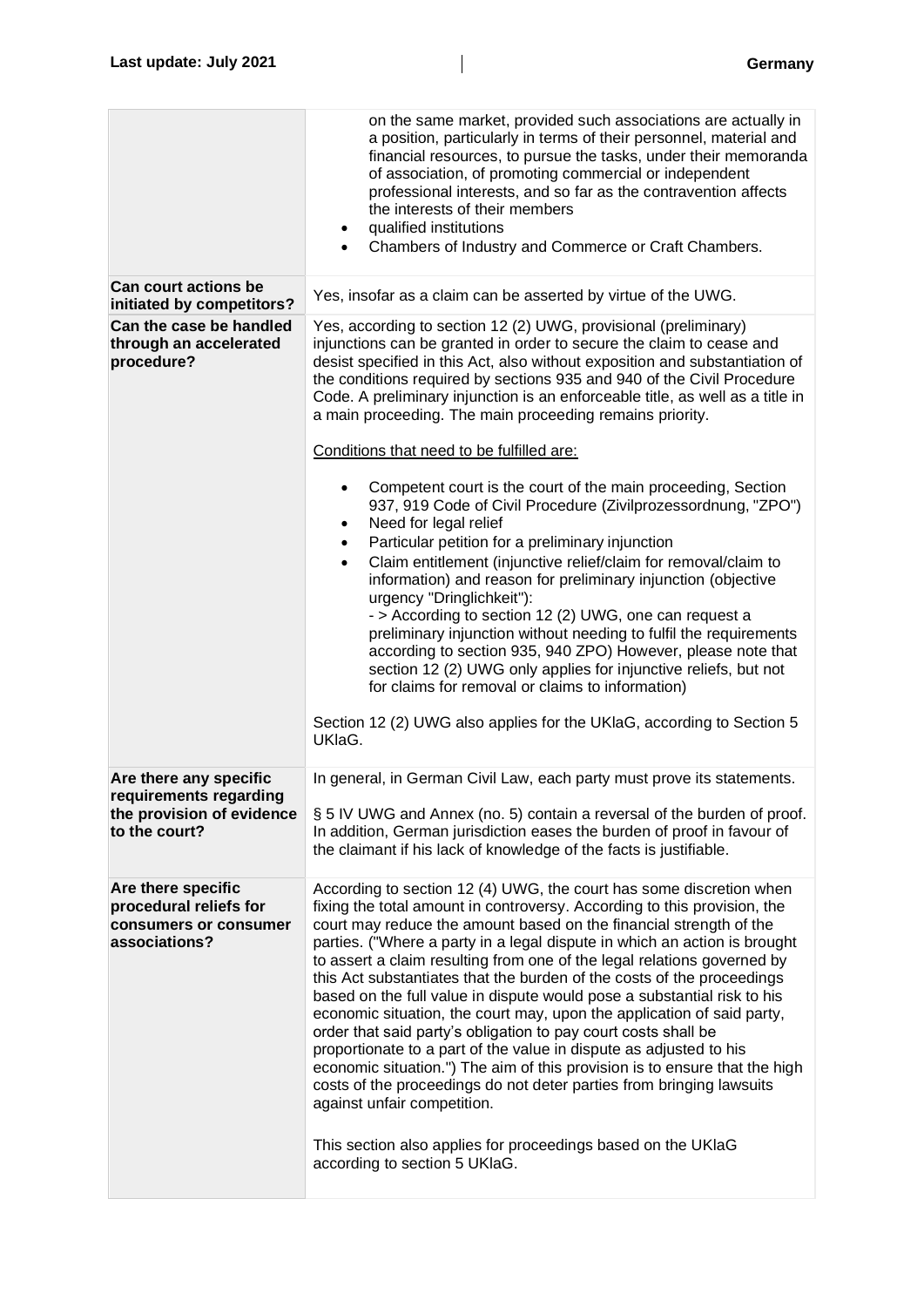| <b>III. SANCTIONS</b>                                                                                                              |                                                                                                                                                                                                                                                                                                                                                                                                                                                                                                                                                                                                                                                                                                                                                                                                                                                                                                                                                                                                                                                                                                                                                                                                                                                                                                                                                                                                                                                                                                                                                                                                                                                                                                                                                                                                     |
|------------------------------------------------------------------------------------------------------------------------------------|-----------------------------------------------------------------------------------------------------------------------------------------------------------------------------------------------------------------------------------------------------------------------------------------------------------------------------------------------------------------------------------------------------------------------------------------------------------------------------------------------------------------------------------------------------------------------------------------------------------------------------------------------------------------------------------------------------------------------------------------------------------------------------------------------------------------------------------------------------------------------------------------------------------------------------------------------------------------------------------------------------------------------------------------------------------------------------------------------------------------------------------------------------------------------------------------------------------------------------------------------------------------------------------------------------------------------------------------------------------------------------------------------------------------------------------------------------------------------------------------------------------------------------------------------------------------------------------------------------------------------------------------------------------------------------------------------------------------------------------------------------------------------------------------------------|
| What are the possible<br>civil sanctions and<br>remedies for the<br>infringement of the<br>provisions of the<br><b>Directives?</b> | Directive 93/13/EEC: The Directive itself does not contain possible civil<br>sanctions or remedies. As Directive 93/13/EEC on unfair terms in<br>consumer contracts has been implemented by the BGB and the UKIaG,<br>the possible sanctions rely on these legal acts. As consequence of the<br>use of unfair terms in consumer contracts, the relevant provisions may<br>be deemed to be void, according to section 307 et seq. BGB.<br>Additionally, section 1 UKIaG determines that anyone who uses unfair<br>terms in consumer contracts or recommends them, may be held<br>against an injunctive relief or a claim to withdrawal of the<br>recommendation. These claims shall vest in qualified entities that prove<br>that they are entered in the list of qualified entities pursuant to section 4<br>of the Injunctive Relief Act or on the list of the European Commission<br>pursuant to Article 4(3) of Directive 2009/22/EC of the European<br>Parliament and of the Council of 23 April 2009 on injunctions for the<br>protection of consumer interests (OJ L 110 of 1.5.2009, p. 30),<br>associations with legal personality which exist for the promotion of<br>commercial or independent professional interests, if a considerable<br>number of entrepreneurs belong thereto, and which distribute goods or<br>services of the same or similar type in the same market, provided such<br>associations are actually in a position, particularly in terms of their<br>personnel, material and financial resources, to pursue the tasks, under<br>their memoranda of association, of promoting commercial or<br>independent professional interests, and so far as the contravention<br>affects the interests of their members, Chambers of Industry and<br>Commerce or Craft Chambers. |
|                                                                                                                                    | This provision also constitutes a preliminary injunctive relief.                                                                                                                                                                                                                                                                                                                                                                                                                                                                                                                                                                                                                                                                                                                                                                                                                                                                                                                                                                                                                                                                                                                                                                                                                                                                                                                                                                                                                                                                                                                                                                                                                                                                                                                                    |
|                                                                                                                                    | Directive 98/6/EC does not stipulate any sanctions either and requires<br>the Member State to determine adequate sanctions. This Directive has<br>mainly been implemented by the PAngV, which lists certain<br>administrative offences. Any non-compliance with provisions of the<br>PAngV may be fined with up to 25.000,00 EUR. In case of only<br>negligent non-compliance, the fine may amount up to 12.500,00 EUR.<br>These administrative offences will be prosecuted ex-officio by the<br>competent regional authority or by an administrative authority<br>determined by the state government through legislative decree.                                                                                                                                                                                                                                                                                                                                                                                                                                                                                                                                                                                                                                                                                                                                                                                                                                                                                                                                                                                                                                                                                                                                                                   |
|                                                                                                                                    | Directive 1999/44/EC on consumer sales and guarantees has mainly<br>been implemented by the BGB. According to section 2 (1), (2) UKIaG,<br>anyone who infringes provisions which serve the purpose of consumer<br>protection may be held against an injunctive relief or a claim to<br>elimination. Consumer protection acts within the meaning of this<br>provision are among others, the provisions relating to consumer goods<br>purchases.<br>The claims mentioned above shall vest in qualified entities that prove<br>that they are entered in the list of qualified entities pursuant to section 4<br>of the Injunctive Relief Act or on the list of the European Commission<br>pursuant to Article 4(3) of Directive 2009/22/EC of the European<br>Parliament and of the Council of 23 April 2009 on injunctions for the<br>protection of consumer interests (OJ L 110 of 1.5.2009, p. 30),<br>associations with legal personality which exist for the promotion of<br>commercial or independent professional interests, if a considerable<br>number of entrepreneurs belong thereto, and which distribute goods or<br>services of the same or similar type in the same market, provided such<br>associations are actually in a position, particularly in terms of their<br>personnel, material and financial resources, to pursue the tasks, under<br>their memoranda of association, of promoting commercial or                                                                                                                                                                                                                                                                                                                                                                           |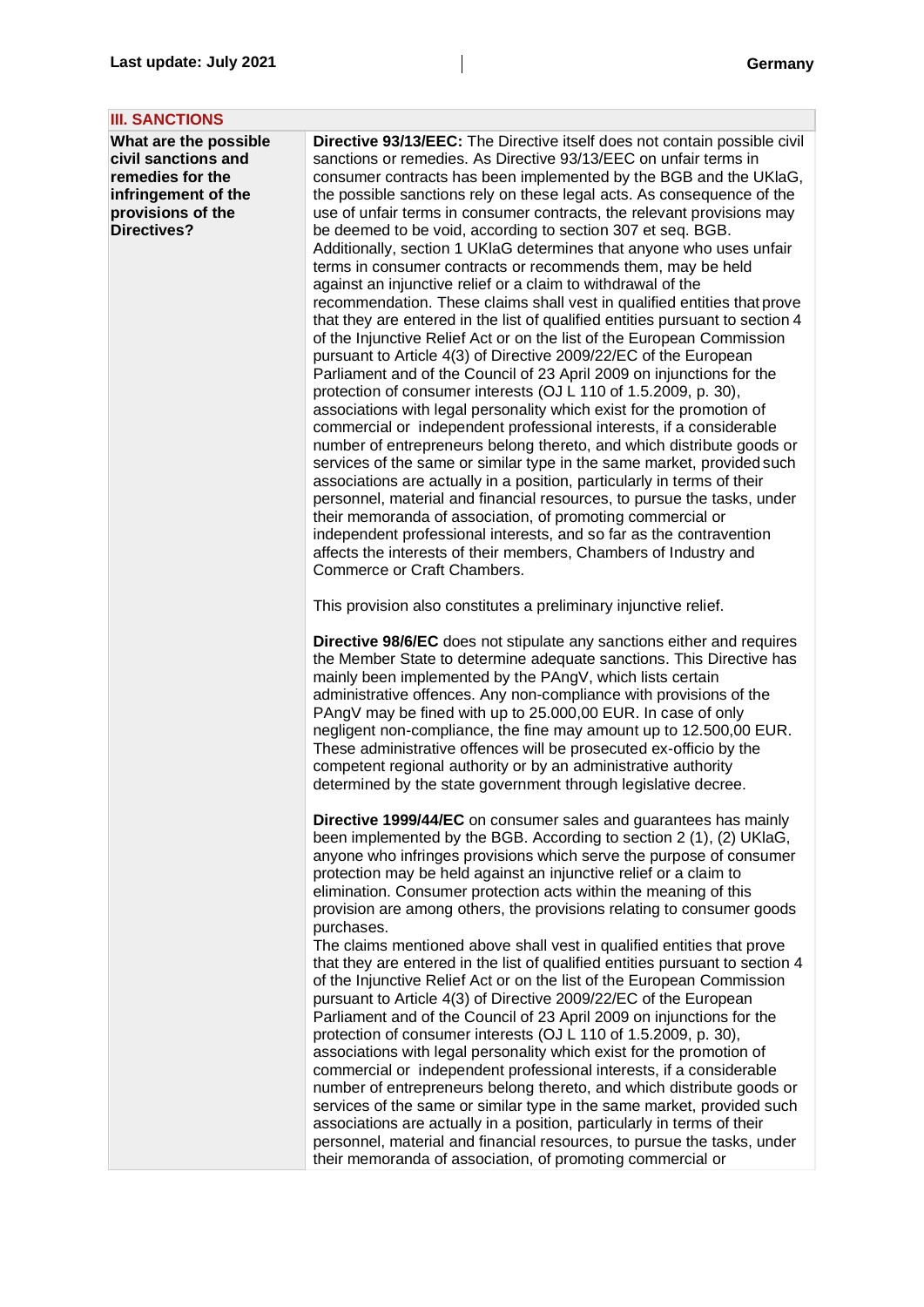|                       | independent professional interests, and so far as the contravention<br>affects the interests of their members, Chambers of Industry and<br>Commerce or Craft Chambers.                                                                                                                                                                                                                                                                                                                                                                                                                                                                                                                                                                                                                                                                                                                                                                                                                                                                                                                                                                                                                                                                                                                                                                                                                                                                                                                                                                  |
|-----------------------|-----------------------------------------------------------------------------------------------------------------------------------------------------------------------------------------------------------------------------------------------------------------------------------------------------------------------------------------------------------------------------------------------------------------------------------------------------------------------------------------------------------------------------------------------------------------------------------------------------------------------------------------------------------------------------------------------------------------------------------------------------------------------------------------------------------------------------------------------------------------------------------------------------------------------------------------------------------------------------------------------------------------------------------------------------------------------------------------------------------------------------------------------------------------------------------------------------------------------------------------------------------------------------------------------------------------------------------------------------------------------------------------------------------------------------------------------------------------------------------------------------------------------------------------|
|                       | The Unfair Commercial Practices Directive (2005/29/EC) has mainly<br>been implemented by the UWG. Civil sanctions in the UWG range from<br>removal/cessation of the infringement and publication of the court ruling<br>to damages and skimming of profits. The UKIaG determines only<br>injunctive reliefs.<br>According to Section 12 (3) UWG, whereby virtue of the UWG a court<br>action has been brought for injunctive relief, the court can authorise the<br>prevailing party to publicise the judgement at the expense of the losing<br>party if the prevailing party demonstrates a legitimate interest therein.<br>The authorisation shall expire if it is not used within three months after<br>entry into final and binding force.<br>Also, in the UKIaG it is determined that, in case the court rules in favour<br>of the plaintiff, the plaintiff may upon request get the permission, to<br>publish the decision in the Federal Gazette at the expense of the<br>defendant. Similar to the provision in the UWG, the court can set a time<br>limit for the permission.                                                                                                                                                                                                                                                                                                                                                                                                                                                  |
|                       | As Directive 2006/114/EC has also been implemented by the UWG,<br>the aforesaid civil sanctions also apply to this Directive.                                                                                                                                                                                                                                                                                                                                                                                                                                                                                                                                                                                                                                                                                                                                                                                                                                                                                                                                                                                                                                                                                                                                                                                                                                                                                                                                                                                                           |
|                       | The subject of Directive 2011/83/EU is consumer protection which is<br>why it has mainly been implemented by general provisions in the BGB.<br>With regard to civil sanctions, please refer to our statements regarding<br>Directive 1999/44/EC.                                                                                                                                                                                                                                                                                                                                                                                                                                                                                                                                                                                                                                                                                                                                                                                                                                                                                                                                                                                                                                                                                                                                                                                                                                                                                        |
|                       | Directive 90/314/EEC, has been implemented by the BGB, by the<br>EGBGB and by the BGB-InfoV. As the relevant implementation<br>provisions are consumer protection provisions, section 2 (1) UKIaG,<br>according to which, anyone who infringes provisions which serve the<br>purpose of consumer protection may be held against an injunctive relief<br>or a claim to elimination may apply. Again, these claims shall vest in<br>qualified entities that prove that they are entered in the list of qualified<br>entities pursuant to section 4 of the Injunctive Relief Act or on the list of<br>the European Commission pursuant to Article 4(3) of Directive<br>2009/22/EC of the European Parliament and of the Council of 23 April<br>2009 on injunctions for the protection of consumer interests (OJ L 110<br>of 1.5.2009, p. 30), associations with legal personality which exist for<br>the promotion of commercial or independent professional interests, if a<br>considerable number of entrepreneurs belong thereto, and which<br>distribute goods or services of the same or similar type in the same<br>market, provided such associations are actually in a position,<br>particularly in terms of their personnel, material and financial resources,<br>to pursue the tasks, under their memoranda of association, of promoting<br>commercial or independent professional interests, and so far as the<br>contravention affects the interests of their members, Chambers of<br>Industry and Commerce or Craft Chambers. |
|                       | <b>Directive 2008/122/EC</b> on the protection of consumers in respect of<br>certain aspects of timeshare, long-term holiday product, resale and<br>exchange contracts contains consumer protection provisions.<br>Thus, the aforementioned section 2 (1) UKIaG may apply, according to<br>which, anyone who infringes provisions which serve the purpose of<br>consumer protection, may be held against an injunctive relief or a claim<br>to elimination.                                                                                                                                                                                                                                                                                                                                                                                                                                                                                                                                                                                                                                                                                                                                                                                                                                                                                                                                                                                                                                                                             |
| What are the possible | For the Directives which have been implemented in the UWG, Chapter                                                                                                                                                                                                                                                                                                                                                                                                                                                                                                                                                                                                                                                                                                                                                                                                                                                                                                                                                                                                                                                                                                                                                                                                                                                                                                                                                                                                                                                                      |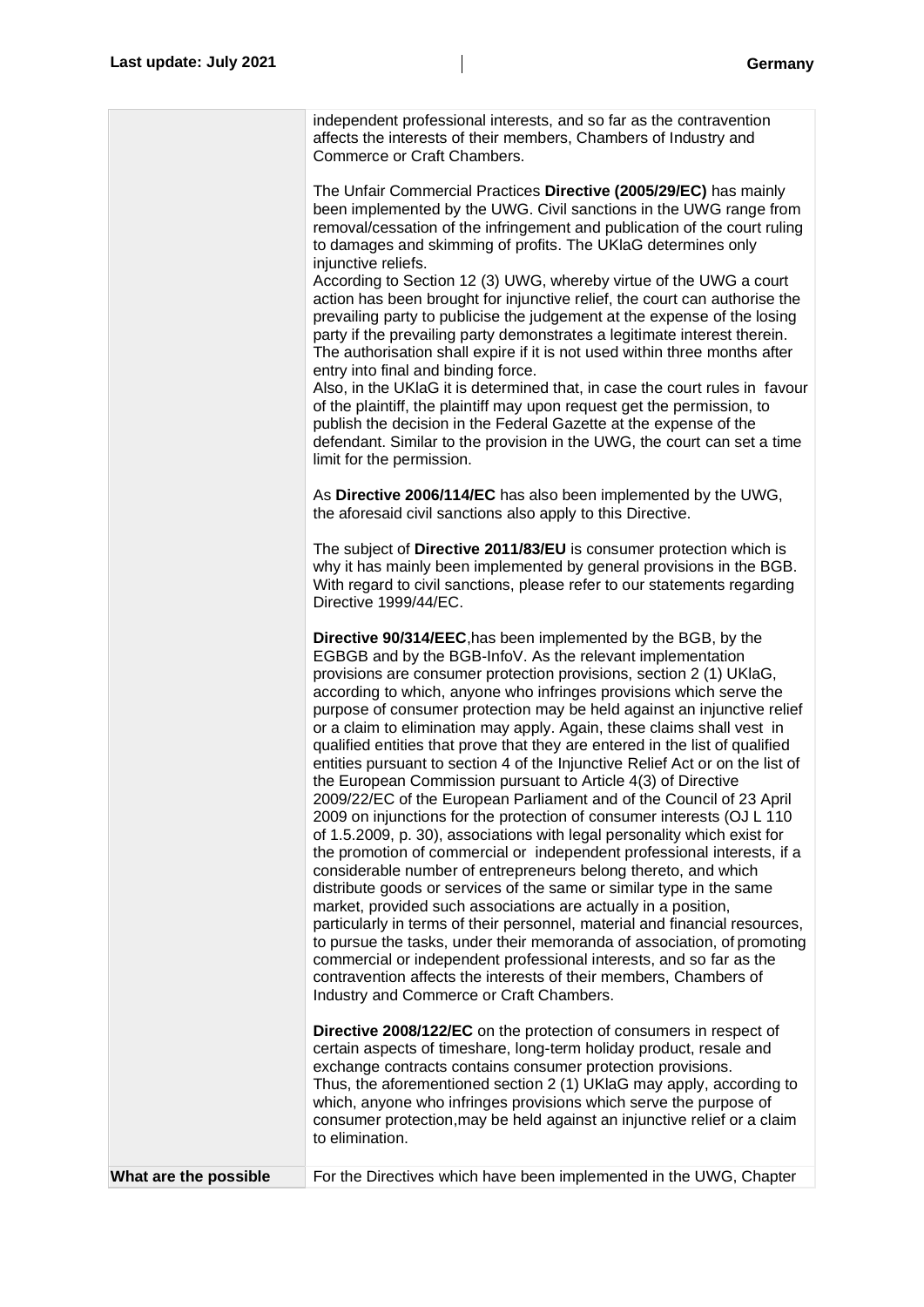| criminal sanctions for the<br>infringement of the<br><b>Directives' provisions?</b>                                                                     | 4 of the UWG determines provisions which penalise certain unfair<br>trading practices (sec 16-19), including:<br>intentionally misleading advertising (sec 16 UWG - shall be<br>$\bullet$<br>liable to imprisonment not exceeding two years or to a fine)<br>betrayal of trade or industrial secrets (sec 17 UWG - shall be<br>$\bullet$<br>liable to imprisonment not exceeding three years or to a fine)<br>betrayal of documents or instructions of a technical nature (sec<br>$\bullet$<br>18 UWG - shall be liable to imprisonment not exceeding two<br>years or to a fine)<br>seeking to induce another person to betrayal (sec 19 UWG<br>- shall be liable to imprisonment not exceeding two years or to<br>a fine)                                                                                                                                    |
|---------------------------------------------------------------------------------------------------------------------------------------------------------|---------------------------------------------------------------------------------------------------------------------------------------------------------------------------------------------------------------------------------------------------------------------------------------------------------------------------------------------------------------------------------------------------------------------------------------------------------------------------------------------------------------------------------------------------------------------------------------------------------------------------------------------------------------------------------------------------------------------------------------------------------------------------------------------------------------------------------------------------------------|
| What are the possible<br>administrative sanctions<br>for the infringement of the<br><b>Directives' provisions?</b>                                      | The BMJV can require termination of acts found to infringe consumer<br>rights. Culpable contraventions are treated as administrative offences<br>which may be fined with up to 10,000.00 EUR. The cessation of the<br>infringement can be enforced by a penalty payment amounting up to<br>250,000.00 EUR per individual case.                                                                                                                                                                                                                                                                                                                                                                                                                                                                                                                                |
| What are the contractual<br>consequences of an<br>administrative order or a<br>judgment on an individual<br>transaction under the<br><b>Directives?</b> | In most cases, cease-and-desist procedures are initiated by a<br>competitor of the infringer. The individual transaction with the consumer<br>will therefore not be affected by a cease-and-desist decision since it<br>only produces effects between the parties to the procedure. If a<br>consumer concludes a contract based on false statements or other<br>information suited to deception according to section 5 (1) UWG, he may<br>be able to avoid his declaration pursuant to section 123 (1) BGB, which<br>would lead to initial invalidity of the contract.                                                                                                                                                                                                                                                                                        |
| Can authorities order the<br>trader to compensate<br>consumers who have<br>suffered harm as a result<br>of the infringement?                            | German law does not allow collective actions. Consumers have to file a<br>claim for civil damages in accordance with general principles of German<br>tort law.<br>Consumers may file a claim for civil damages in accordance with<br>general principles of German tort law.<br>According to section 10 (1) UWG, whoever, while acting with intent,<br>engages in an illegal commercial practice pursuant to section 3 or<br>section 7, thereby making a profit to the detriment of numerous<br>purchasers, can be sued for surrender of such profit to the Federal<br>budget by those entitled, pursuant to section 8 (3), numbers 2 to 4, to<br>assert a claim to cease and desist.                                                                                                                                                                          |
| <b>Can the administrative</b><br>authorities or the courts<br>require the publication of<br>their decisions?                                            | Section 12 UWG (3) stipulates that the court can authorise the<br>prevailing party to publicise the judgement at the expense of the losing<br>party if the prevailing party demonstrates a legitimate interest therein.<br>The nature and extent of publication shall be determined in the<br>judgement. The authorisation shall expire if it is not used within three<br>months after entry into final and binding force. The declaration pursuant<br>to the first sentence shall not be provisionally enforceable.<br>Also, in the UKIaG, it is determined that in case the court rules in the<br>favour of the plaintiff, the plaintiff may get permission, upon request, to<br>publish the decision in der Federal Gazette at the expense of the<br>defendant. Similar to the provision in the UWG, the court can set a time<br>limit for the permission. |
| IV. OTHER TYPES OF ENFORCEMENT                                                                                                                          |                                                                                                                                                                                                                                                                                                                                                                                                                                                                                                                                                                                                                                                                                                                                                                                                                                                               |
| Are there any self-                                                                                                                                     | Yes, the right of competitors, associations, qualified entities, Trade                                                                                                                                                                                                                                                                                                                                                                                                                                                                                                                                                                                                                                                                                                                                                                                        |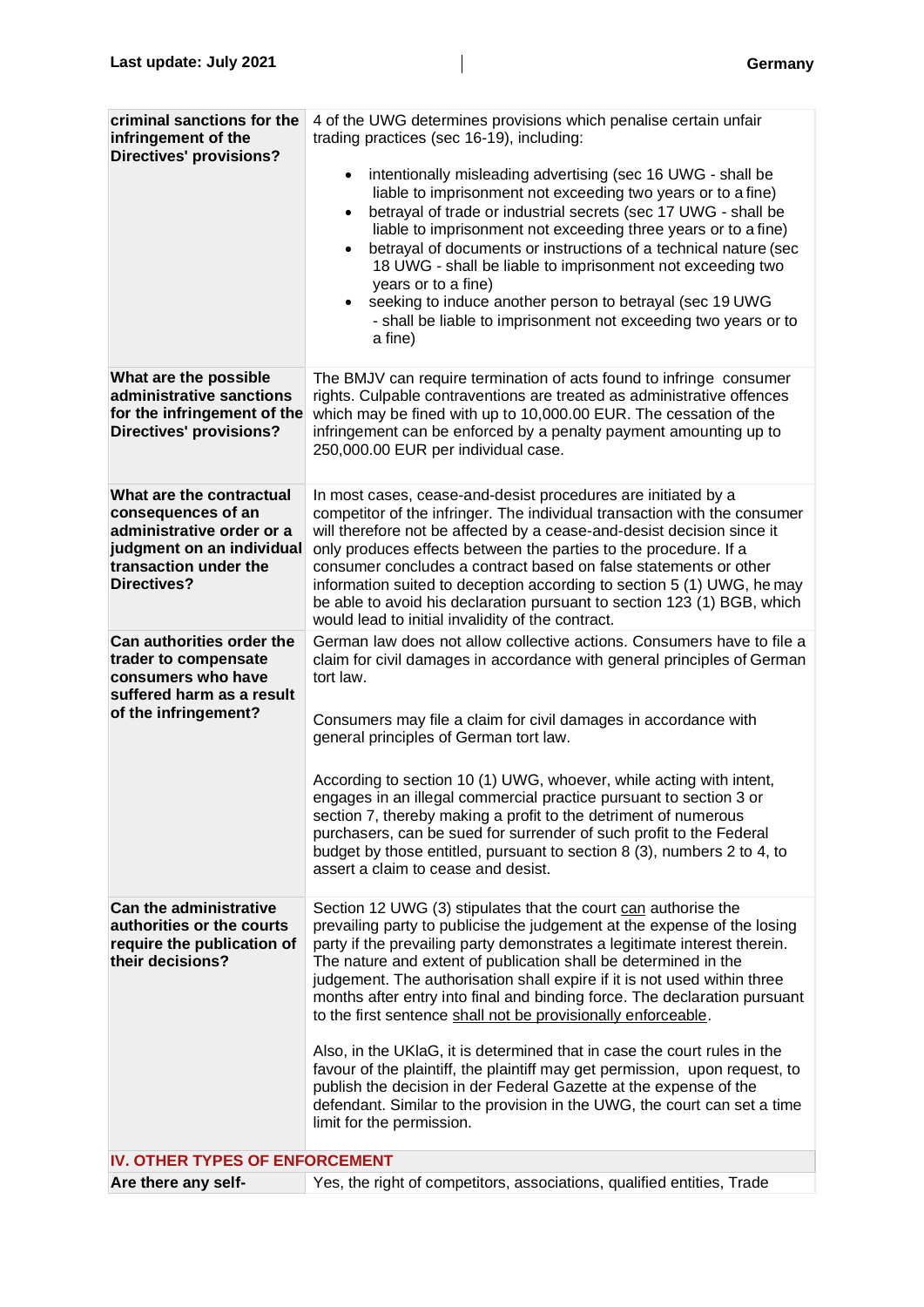| regulatory enforcement<br>systems in your<br>jurisdiction that deal with<br>aspects of the Directives? | associations and Chambers of Industry and Commerce to initiate<br>proceedings in front of the Voluntary Board of Conciliation and to file<br>claims against the infringer.                                                                                                                                                                                                                                                                                                                                                                                                                                                                                                                                                                                                                                                                                                                 |
|--------------------------------------------------------------------------------------------------------|--------------------------------------------------------------------------------------------------------------------------------------------------------------------------------------------------------------------------------------------------------------------------------------------------------------------------------------------------------------------------------------------------------------------------------------------------------------------------------------------------------------------------------------------------------------------------------------------------------------------------------------------------------------------------------------------------------------------------------------------------------------------------------------------------------------------------------------------------------------------------------------------|
|                                                                                                        | The "Wettbewerbszentrale" is an important and wide-reaching,<br>independent institution with a judicially authorised right to prosecute<br>unfair commercial practices.                                                                                                                                                                                                                                                                                                                                                                                                                                                                                                                                                                                                                                                                                                                    |
|                                                                                                        | All chambers of commerce, most trade and craft corporations, about<br>800 other industrial or commercial associations and approximately 1200<br>companies are members of the Wettbewerbszentrale. Its head office in<br>Bad Homburg and five regional branch offices (Berlin, Dortmund,<br>Hamburg, Munich, and Stuttgart) deal with about 13.000 complaints a<br>year.                                                                                                                                                                                                                                                                                                                                                                                                                                                                                                                    |
|                                                                                                        | Competencies (to ensure market participants respect the relevant rules<br>in order to maintain a functioning market)                                                                                                                                                                                                                                                                                                                                                                                                                                                                                                                                                                                                                                                                                                                                                                       |
|                                                                                                        | to avoid legal disputes from the beginning, the association gives<br>advice to its members concerning advertising and marketing<br>practices in the planning stage                                                                                                                                                                                                                                                                                                                                                                                                                                                                                                                                                                                                                                                                                                                         |
|                                                                                                        | the association provides legal consultations and opinions<br>٠<br>regarding planned legislation at national and European level,<br>conducts legal research, and gives information to the public<br>by holding seminars on competition matters                                                                                                                                                                                                                                                                                                                                                                                                                                                                                                                                                                                                                                              |
|                                                                                                        | the association contributes to the development of the law by<br>$\bullet$<br>bringing test cases                                                                                                                                                                                                                                                                                                                                                                                                                                                                                                                                                                                                                                                                                                                                                                                           |
|                                                                                                        | the association investigates and pursues infringements of<br>٠<br>competition law                                                                                                                                                                                                                                                                                                                                                                                                                                                                                                                                                                                                                                                                                                                                                                                                          |
|                                                                                                        | Any member of the public (competitor or consumer) can submit a<br>complaint to the Wettbewerbszentrale. It also receives complaints from<br>public authorities such as the police, trade and health authorities. If the<br>complaint is of substance, the Executive Directors write to the trader.<br>asking him to sign an undertaking to amend or discontinue the<br>advertising/commercial practice. Legal action is threatened in the case<br>of non-compliance. If the trader is unwilling to amend or discontinue the<br>advertisement or commercial practice, the Executive Directors decide<br>whether to institute legal proceedings. Before taking court action, the<br>Wettbewerbszentrale will - in appropriate cases - try to reach an<br>amicable agreement. The complaint can therefore be brought before the<br>Board of Conciliation of the regional Chamber of Commerce. |
|                                                                                                        | Complaints are handled free of charge. In average, the queried<br>advertisement or unfair commercial practice is withdrawn or amended<br>within 1 to 2 weeks from receiving the complaint. If the<br>Wettbewerbszentrale claims a preliminary injunction before the civil<br>courts, a settlement can be achieved within a day by immediate order.                                                                                                                                                                                                                                                                                                                                                                                                                                                                                                                                         |
|                                                                                                        | In order to take action effectively, the Wettbewerbszentrale is<br>authorised by law (§ 13 Unterlassungsklagengesetz / Law on<br>injunctions) to request information from postal and telephone authorities<br>and companies on a customer's personal data. Therefore, the<br>Wettbewerbszentrale has the power to disclose the identity of the                                                                                                                                                                                                                                                                                                                                                                                                                                                                                                                                             |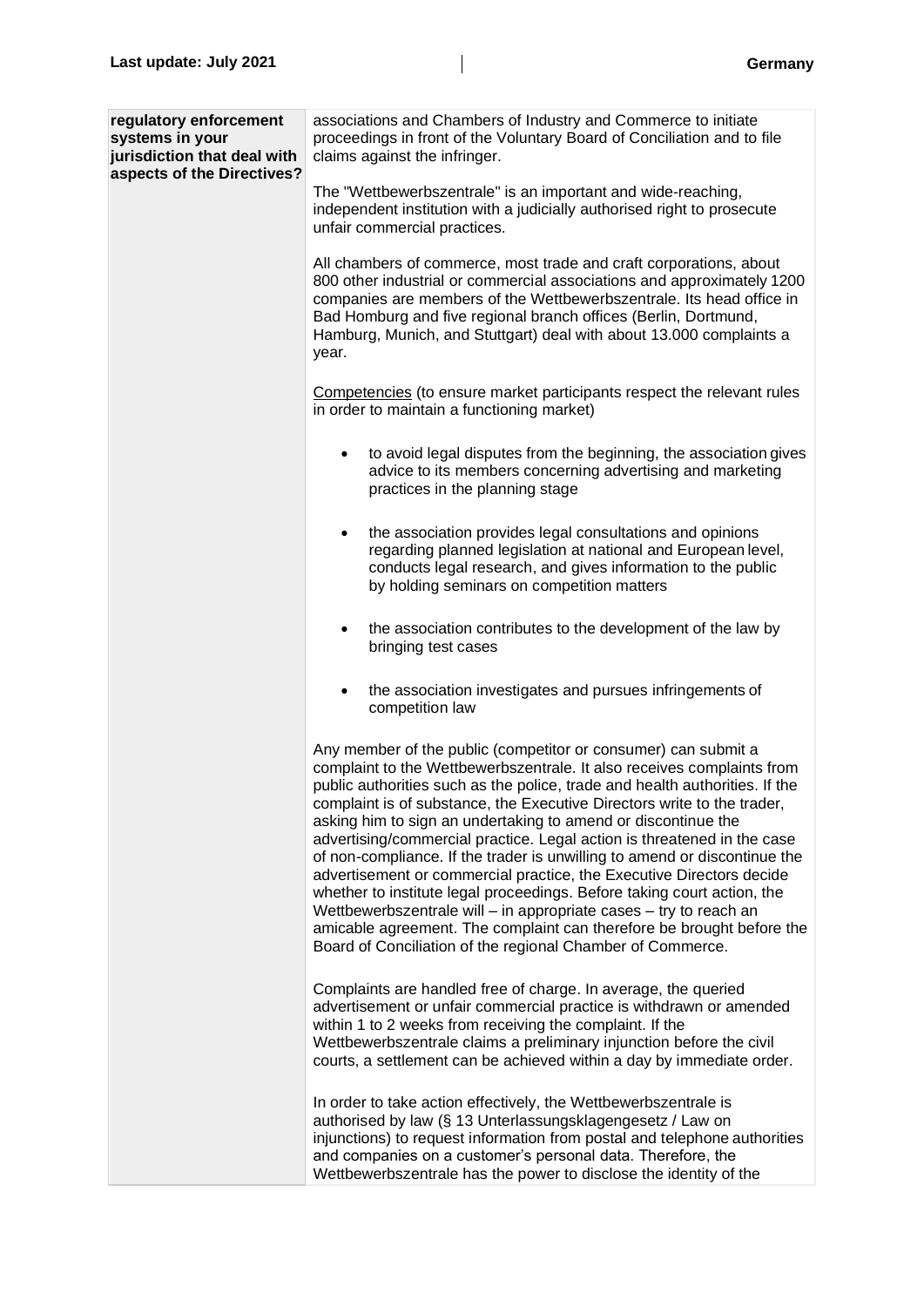|                                                                                                                                 | owner of a German P.O.                                                                                                                                                                                                                                                                                                                                                                                                                                                                                                                                                                                                                                                                                                                                                           |
|---------------------------------------------------------------------------------------------------------------------------------|----------------------------------------------------------------------------------------------------------------------------------------------------------------------------------------------------------------------------------------------------------------------------------------------------------------------------------------------------------------------------------------------------------------------------------------------------------------------------------------------------------------------------------------------------------------------------------------------------------------------------------------------------------------------------------------------------------------------------------------------------------------------------------|
|                                                                                                                                 |                                                                                                                                                                                                                                                                                                                                                                                                                                                                                                                                                                                                                                                                                                                                                                                  |
|                                                                                                                                 | This process enables an effective withdrawal or amendment of the<br>unfair commercial practice with minimum delay and costs. The danger<br>of recurrence is minimal as a conventional penalty must be paid by the<br>trader if he contravenes competition law with the same commercial<br>practice.                                                                                                                                                                                                                                                                                                                                                                                                                                                                              |
|                                                                                                                                 | Offences by members of the association are dealt with in the same way<br>as those by non-members. The Wettbewerbszentrale has its own legal<br>right to follow up complaints and does so in its own name. The<br>complainant's identity is treated in strict confidence.                                                                                                                                                                                                                                                                                                                                                                                                                                                                                                         |
|                                                                                                                                 | https://www.wettbewerbszentrale.de/de/informationenglfranz/engl/                                                                                                                                                                                                                                                                                                                                                                                                                                                                                                                                                                                                                                                                                                                 |
| Are there any out-of-court<br>dispute settlement bodies                                                                         | <b>Arbitration</b>                                                                                                                                                                                                                                                                                                                                                                                                                                                                                                                                                                                                                                                                                                                                                               |
| available that deal with<br>aspects of the Directives<br>(e.g. mediation,<br>conciliation or arbitration<br>schemes ombudsmen)? | German law allows for arbitral tribunals to replace courts in civil matters,<br>granting them the same power and authority as state courts. German<br>arbitration law (Book 10 of the German Code of Civil Procedure) applies<br>to all arbitral proceedings having their place of arbitration in Germany.<br>German arbitration law is generally acknowledged as arbitration-<br>friendly. State courts are only allowed to interfere with arbitral<br>proceedings subject to certain strict exceptions (e.g., if minimal<br>procedural standards are violated.) This means that if the defendant<br>invokes an arbitration agreement (Schiedseinrede), the court has to<br>dismiss the state court proceedings as inadmissible.                                                |
|                                                                                                                                 | The arbitration-friendly legal environment is also demonstrated by the<br>State's role during the different phases of arbitration proceedings. The<br>state courts support the arbitral tribunal by granting the opportunity for<br>interim measures and also offer their arsenal of enforcement methods.<br>German courts, however, cannot assist the parties in enforcing broad<br>disclosure as such orders would be inadmissible under the German<br>rules governing civil procedure. (Although this might be<br>disadvantageous for a party seeking to factually substantiate its claim, it<br>can also be an advantage for parties that are interested in maintaining<br>certain trade or commercial secrets and, thus, do not want to be subject<br>to broad disclosure.) |
|                                                                                                                                 | Furthermore, arbitration agreements to which a consumer is a party<br>must be contained in a document which has been personally signed by<br>the parties. (The written form pursuant to subsection 1 may be<br>substituted by electronic form pursuant to section 126a of the Civil Code<br>"Bürgerliches Gesetzbuch - BGB".)                                                                                                                                                                                                                                                                                                                                                                                                                                                    |
|                                                                                                                                 | German arbitration law offers the parties the freedom to determine the<br>number of arbitrators, the appointment procedure, and the rules of the<br>arbitration procedure themselves. They are also free in their choice of<br>the language of the proceedings, which makes Germany attractive to<br>foreign companies as a place for arbitration.                                                                                                                                                                                                                                                                                                                                                                                                                               |
|                                                                                                                                 | Where arbitration clauses only contain the bare minimum, German<br>arbitration law provides a fallback regime to ensure certain procedural<br>standards. In institutional arbitration, the parties can refer to an<br>arbitration institution to provide the legal framework. The best-known<br>German arbitration organisation in Germany is the German Institution of<br>Arbitration, the DIS (Deutsche Institution für Schiedsgerichtsbarkeit                                                                                                                                                                                                                                                                                                                                 |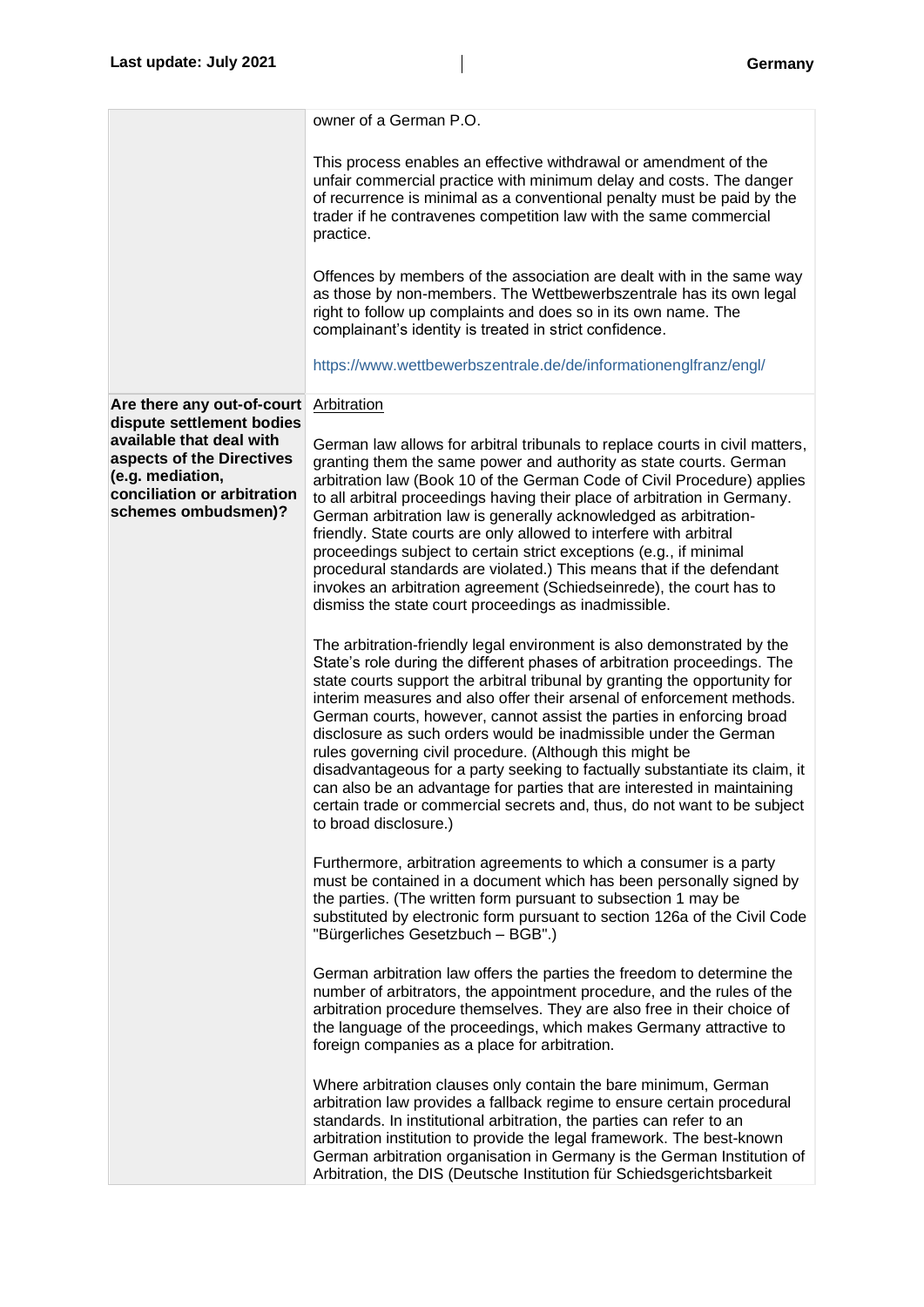| e.V.). The DIS provides well-established provisions regarding<br>arbitration proceedings, a set of fast-track rules, as well as a list of<br>arbitrators. Furthermore, the International Chamber of Commerce (ICC)<br>is often chosen as the arbitration organisation, especially where the<br>parties to an arbitration in Germany have an international background.                                                                                                                                                                                                                                                                                                                                                         |
|-------------------------------------------------------------------------------------------------------------------------------------------------------------------------------------------------------------------------------------------------------------------------------------------------------------------------------------------------------------------------------------------------------------------------------------------------------------------------------------------------------------------------------------------------------------------------------------------------------------------------------------------------------------------------------------------------------------------------------|
| Arbitration cases only amount to less than 1% of all general legal<br>proceedings in Germany. Moreover, Germany - along with 155 other<br>signatory states – is party to the New York Convention on the<br>Recognition and Enforcement of Foreign Arbitral Awards. Thus, a<br>foreign arbitral award can be enforced in Germany and a German<br>arbitral award can be enforced in other signatory states.                                                                                                                                                                                                                                                                                                                     |
| In order to profit from the arbitration-friendly German laws, the parties<br>need to agree on arbitration as the dispute resolution mechanism. The<br>arbitration agreement is a separate agreement that exists independently<br>from the validity of the main contract, whether it is incorporated in the<br>contract or separated from it. There are no strict formal requirements<br>with regards to the arbitration agreement. German arbitration law only<br>provides that the arbitration agreement must be contained either in a<br>document signed by the parties or in an exchange of letters, faxes,<br>telegrams or other means of telecommunication which provide a record<br>of the agreement.                   |
| <b>Mediation</b>                                                                                                                                                                                                                                                                                                                                                                                                                                                                                                                                                                                                                                                                                                              |
| The German courts or other official institutions cannot order mediation<br>before or during a court proceeding; they can only recommend<br>mediation.                                                                                                                                                                                                                                                                                                                                                                                                                                                                                                                                                                         |
| The Mediation Act (Mediationsgesetz), to promote mediation and other<br>procedures for out-of-court dispute settlement entered into force in<br>Germany on 26 July 2012. This Act formally regulates mediation<br>services in Germany and also transposed the European Mediation<br>Directive into German law. The scope of the German Mediation Act<br>exceeds the requirements of the European Directive; while the Directive<br>provides only for cross-border civil and commercial disputes, the<br>German Mediation Act covers all forms of mediation in Germany,<br>irrespective of the form of dispute or the place of residence of the<br>parties concerned.                                                          |
| The German Mediation Act only establishes general mediation<br>guidelines. According to the Act, mediation is a structured process<br>whereby the implicated parties voluntarily seek a form of mutual dispute<br>settlement with the help of one or more mediators. Mediators are<br>independent and impartial persons, without decision-making power,<br>who guide the parties concerned through the mediation procedure. The<br>Act deliberately avoids establishing a precise code of conduct for the<br>mediation procedure. However, it does set out a number of disclosure<br>obligations and restrictions on activity. Moreover, legislation formally<br>obliges mediators to maintain strict client confidentiality. |
| The Act promotes mutual dispute settlement by including a number of<br>different incentives in the official procedural codes. For example, when<br>parties bring an action in a civil court, they will have to say whether they<br>have already sought to resolve the issue via out-of-court measures,<br>such as mediation, and whether there are specific reasons for not<br>considering this course of action. The court may furthermore suggest<br>that the parties try to settle the conflict via mediation, or another form of                                                                                                                                                                                          |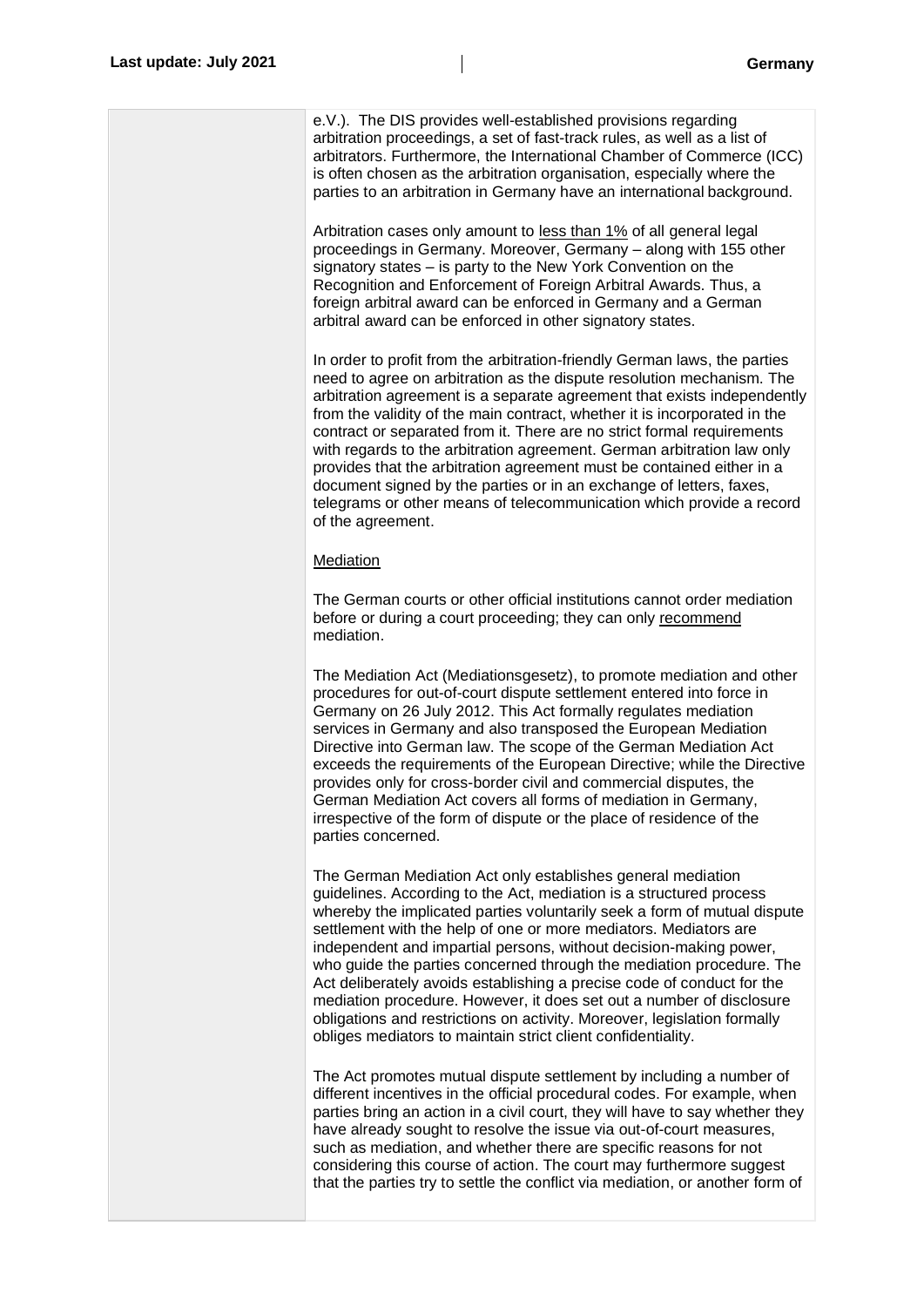| out-of-court settlement; if the parties refuse to apply this option, the<br>court may choose to suspend the proceedings.                                                                                                                                                                                                                                                                                                                                                                                                                                                                                                                                                                                                                                                                                                               |
|----------------------------------------------------------------------------------------------------------------------------------------------------------------------------------------------------------------------------------------------------------------------------------------------------------------------------------------------------------------------------------------------------------------------------------------------------------------------------------------------------------------------------------------------------------------------------------------------------------------------------------------------------------------------------------------------------------------------------------------------------------------------------------------------------------------------------------------|
| In principle, a mediation agreement can be enforced with the assistance<br>of a lawyer or notary (cf. sections 796a to 796c and section 794(1)(5) of<br>the Code of Civil Procedure).                                                                                                                                                                                                                                                                                                                                                                                                                                                                                                                                                                                                                                                  |
| http://www.bmjv.de/EN/Home/home_node.html                                                                                                                                                                                                                                                                                                                                                                                                                                                                                                                                                                                                                                                                                                                                                                                              |
| <b>Alternative Dispute Resolution in Germany</b>                                                                                                                                                                                                                                                                                                                                                                                                                                                                                                                                                                                                                                                                                                                                                                                       |
| In most disputes with a trader based in Germany, you can turn to an<br>alternative dispute resolution entity. In addition to the many specialised<br>dispute resolution bodies, there is the General Consumer Conciliation<br>Body of the Centre for Conciliation. The national governments shall<br>establish conciliation boards at the Chambers of Industry and<br>Commerce for the resolution of civil law disputes where a claim is<br>asserted under the UWG (Section 15 UWG). General Consumer<br>Conciliation Body of the Centre for Conciliation can be turned to if no<br>other dispute resolution body is competent to handle the complaint. Its<br>competence is not determined for non-economic services of general<br>interest, health services and graduate schools and university education<br>by public institutions. |
| Dispute resolution bodies can be notified if they comply with quality<br>standards valid all over Europe. In this case, they are allowed to be<br>named "Verbraucherschlichtungsstelle". Proceedings must be<br>neutral, transparent and fast. One of the advantages proceedings<br>before notified dispute resolution bodies offer is that they usually<br>suspend the running of the "statute of limitations".                                                                                                                                                                                                                                                                                                                                                                                                                       |
| http://bit.ly/2oHUTZN                                                                                                                                                                                                                                                                                                                                                                                                                                                                                                                                                                                                                                                                                                                                                                                                                  |
| In Germany, proceedings before the notified dispute resolution bodies<br>are for free. Requests to most dispute resolution bodies have to be filed<br>in German and the proceedings will usually be held in German. If it is<br>possible to submit complaints in English, this is indicated.                                                                                                                                                                                                                                                                                                                                                                                                                                                                                                                                           |
| Requests to the dispute resolution bodies can usually be filed via mail,<br>e-mail or online via an application form.                                                                                                                                                                                                                                                                                                                                                                                                                                                                                                                                                                                                                                                                                                                  |
| https://www.evz.de/en/alternative-dispute-resolution/adr-in-germany/                                                                                                                                                                                                                                                                                                                                                                                                                                                                                                                                                                                                                                                                                                                                                                   |
| Train, bus, flight and ship companies - the Schlichtungsstelle für den<br>öffentlichen Personenverkehr e.V. Söp* (Conciliation Body for Public<br>Transport)                                                                                                                                                                                                                                                                                                                                                                                                                                                                                                                                                                                                                                                                           |
| This ADR entity assists travellers with disputes against train, bus, flight<br>and ship companies that are members of its conciliation scheme.<br>Specifically, it helps with disputes regarding delays, cancellations,<br>missed connections, cases of denied boarding and lost or damaged<br>baggage.                                                                                                                                                                                                                                                                                                                                                                                                                                                                                                                                |
| Die Schlichtungsstelle Luftverkehr beim Bundesamt für Justiz* -                                                                                                                                                                                                                                                                                                                                                                                                                                                                                                                                                                                                                                                                                                                                                                        |